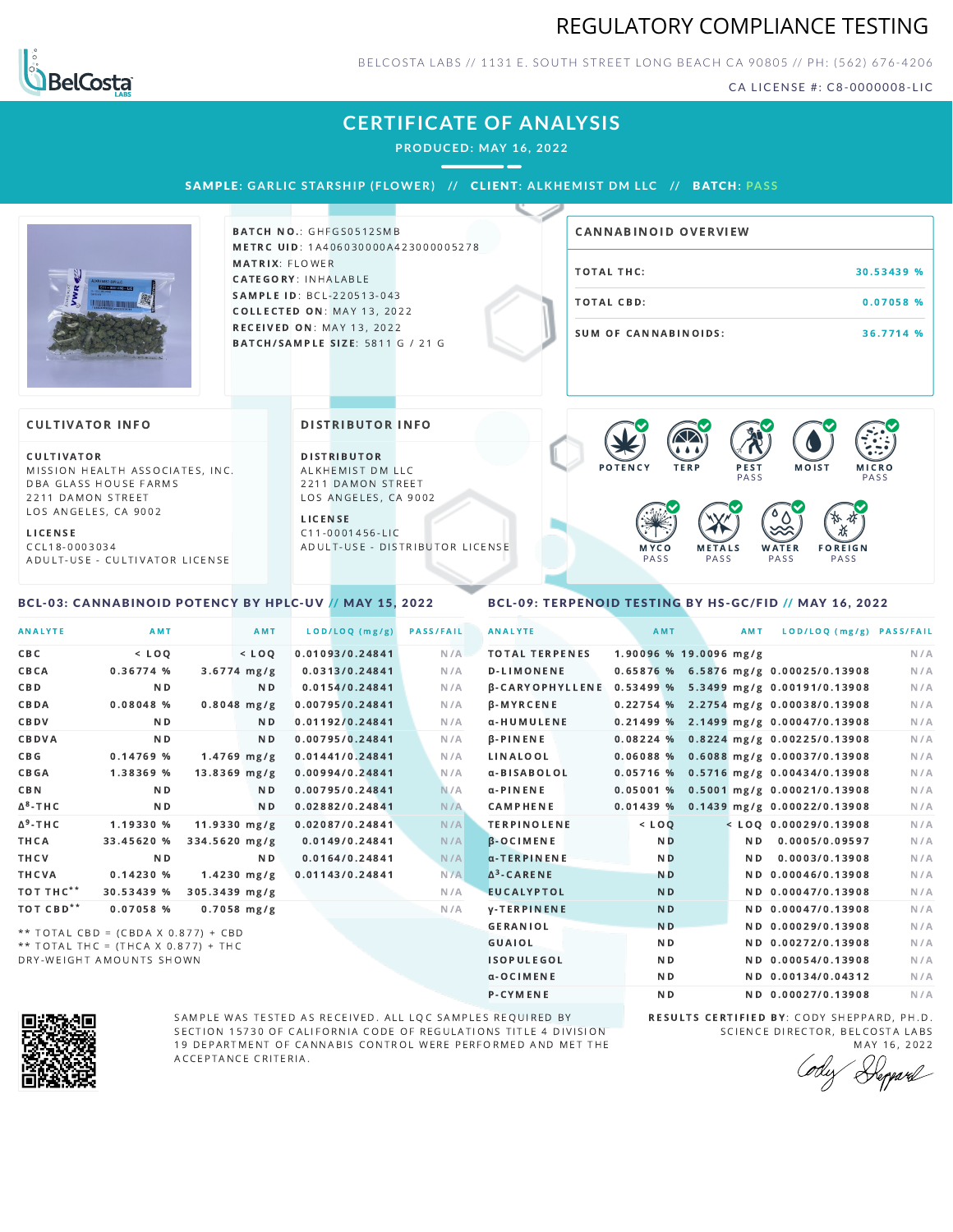# REGULATORY COMPLIANCE TESTING

#### <span id="page-1-0"></span>BCL-13: PESTICIDE TESTING BY GC/MS // MAY 15, 2022

| <b>ANALYTE</b>         | LIMIT.        | AMT $(\mu g/g)$ | LOD/LOQ (µg/g)  | <b>PASS/FAIL</b> |
|------------------------|---------------|-----------------|-----------------|------------------|
| <b>CAPTAN</b>          | $0.7 \mu g/g$ | N <sub>D</sub>  | 0.031/0.09387   | <b>PASS</b>      |
| CHLORDANE              | Any amt       | ND.             |                 | <b>PASS</b>      |
| <b>CHLORDANE CIS</b>   |               | ND.             | 0.01096/0.03324 | N/A              |
| <b>CHLORDANE TRANS</b> |               | N <sub>D</sub>  | 0.01049/0.0317  | N/A              |
| <b>CHLORFENAPYR</b>    | Any amt       | N <sub>D</sub>  | 0.02363/0.07154 | <b>PASS</b>      |

| <b>ANALYTE</b>                      | LIMIT         | $AMT(\mu g/g)$ | LOD/LOQ (µg/g)  | <b>PASS/FAIL</b> |
|-------------------------------------|---------------|----------------|-----------------|------------------|
| <b>CHLORPYRIFOS</b>                 | Any amt       | N D            | 0.01102/0.03347 | <b>PASS</b>      |
| <b>DICHLORVOS</b>                   | Any amt       | N D.           | 0.01161/0.03518 | PASS             |
| <b>METHYL PARATHION</b>             | Any amt       | ND.            | 0.01332/0.04037 | <b>PASS</b>      |
| PENTACHLORONI-<br><b>TROBENZENE</b> | $0.1 \mu g/g$ | ND.            | 0.01385/0.04202 | <b>PASS</b>      |
|                                     |               |                |                 |                  |

### BCL-05: RESIDUAL PESTICIDE ANALYSIS BY LC-MS/MS ESI // MAY 15, 2022

| <b>ANALYTE</b>         |               | LIMIT $AMT(\mu g/g)$ | LOD/LOQ (µg/g) | <b>PASS/FAIL</b> | <b>ANALYTE</b>                | LIMIT AMT (µg/g) |     | LOD/LOQ (µg/g) PASS/FAIL |      |
|------------------------|---------------|----------------------|----------------|------------------|-------------------------------|------------------|-----|--------------------------|------|
| <b>ABAMECTIN</b>       | $0.1 \mu g/g$ | N D                  | 0.01153/0.04   | PASS             | <b>METALAXYL</b>              | $2 \mu g/g$      | N D | 0.00503/0.02             | PASS |
| <b>ACEPHATE</b>        | $0.1 \mu g/g$ | N D                  | 0.00368/0.02   | <b>PASS</b>      | <b>METHIOCARB</b>             | Any amt          | N D | 0.00503/0.02             | PASS |
| ACEQUINOCYL            | $0.1 \mu g/g$ | N D                  | 0.00417/0.02   | <b>PASS</b>      | METHOMYL                      | $1 \mu g/g$      | N D | 0.00494/0.02             | PASS |
| <b>ACETAMIPRID</b>     | $0.1 \mu g/g$ | N D                  | 0.00464/0.02   | PASS             | <b>MEVINPHOS</b>              | Any amt          | N D |                          | PASS |
| ALDICARB               | Any amt       | N D                  | 0.01109/0.04   | PASS             | <b>MEVINPHOSI</b>             |                  | N D | 0.00163/0.0084           | N/A  |
| <b>AZOXYSTROBIN</b>    | $0.1 \mu g/g$ | N D                  | 0.00639/0.02   | PASS             | <b>MEVINPHOS II</b>           |                  | N D | 0.00542/0.0316           | N/A  |
| <b>BIFENAZATE</b>      | $0.1 \mu g/g$ | N D                  | 0.00355/0.02   | PASS             | <b>MYCLOBUTANIL</b>           | $0.1 \mu g/g$    | N D | 0.00867/0.04             | PASS |
| <b>BIFENTHRIN</b>      | $3 \mu g/g$   | N D                  | 0.00473/0.04   | PASS             | <b>NALED</b>                  | $0.1 \mu g/g$    | N D | 0.00328/0.02             | PASS |
| <b>BOSCALID</b>        | $0.1 \mu g/g$ | N D                  | 0.00494/0.02   | PASS             | OXAMYL                        | $0.5 \mu g/g$    | N D | 0.00455/0.02             | PASS |
| <b>CARBARYL</b>        | $0.5 \mu g/g$ | N D                  | 0.00295/0.02   | PASS             | <b>PACLOBUTRAZOL</b>          | Any amt          | N D | 0.00714/0.04             | PASS |
| CARBOFURAN             | Any amt       | N D                  | 0.00613/0.02   | PASS             | <b>PERMETHRIN</b>             | $0.5 \, \mu g/g$ | N D |                          | PASS |
| CHLORANTRANIL-         | $10 \mu g/g$  | N D                  | 0.00697/0.04   | PASS             | PERMETHRIN CIS                |                  | N D | 0.00237/0.0082           | N/A  |
| <b>IPROLE</b>          |               |                      |                |                  | PERMETHRIN TRANS              |                  |     | ND 0.00245/0.0118        | N/A  |
| <b>CLOFENTEZINE</b>    | $0.1 \mu g/g$ | N D                  | 0.0054/0.02    | PASS             | <b>PHOSMET</b>                | $0.1 \mu g/g$    | N D | 0.0043/0.02              | PASS |
| COUMAPHOS              | Any amt       | N D                  | 0.00215/0.02   | PASS             | PIPERONYLBUTO-                | $3 \mu g/g$      | N D | 0.00247/0.02             | PASS |
| <b>CYFLUTHRIN</b>      | $2 \mu g/g$   | N D                  | 0.05508/0.2    | <b>PASS</b>      | XIDE                          |                  |     |                          |      |
| <b>CYPERMETHRIN</b>    | 1 $\mu$ g/g   | N D                  | 0.00556/0.04   | PASS             | <b>PRALLETHRIN</b>            | $0.1 \mu g/g$    | N D | 0.00392/0.02             | PASS |
| <b>DAMINOZIDE</b>      | Any amt       | N D                  | 0.00227/0.04   | PASS             | PROPICONAZOLE                 | $0.1 \mu g/g$    | N D | 0.0024/0.02              | PASS |
| <b>DIAZINON</b>        | $0.1 \mu g/g$ | N D                  | 0.00487/0.02   | PASS             | PROPOXUR                      | Any amt          | N D | 0.00374/0.02             | PASS |
| <b>DIMETHOATE</b>      | Any amt       | N D                  | 0.00354/0.02   | PASS             | <b>PYRETHRINS</b>             | $0.5 \mu g/g$    | N D |                          | PASS |
| <b>DIMETHOMORPH</b>    | 2 µg/g        | N D                  |                | PASS             | <b>PYRETHRINS PYRETHRIN I</b> |                  | ND. | 0.00726/0.04             | N/A  |
| <b>DIMETHOMORPH I</b>  |               | N D                  | 0.00109/0.0078 | N/A              | PYRETHRINS PYRETHRIN II       |                  |     | ND 0.00754/0.02284       | N/A  |
| <b>DIMETHOMORPH II</b> |               | N D                  | 0.0015/0.0122  | N/A              | <b>PYRIDABEN</b>              | $0.1 \mu g/g$    | N D | 0.0034/0.02              | PASS |
| <b>ETHOPROPHOS</b>     | Any amt       | N D                  | 0.0041/0.02    | <b>PASS</b>      | <b>SPINETORAM</b>             | $0.1 \mu g/g$    | N D |                          | PASS |
| <b>ETOFENPROX</b>      | Any amt       | N D                  | 0.00274/0.02   | <b>PASS</b>      | <b>SPINETORAM J</b>           |                  | N D | 0.00329/0.016            | N/A  |
| ETOXAZOLE              | $0.1 \mu g/g$ | N D                  | 0.00385/0.02   | <b>PASS</b>      | <b>SPINETORAM L</b>           |                  | N D | 0.00157/0.016            | N/A  |
| <b>FENHEXAMID</b>      | $0.1 \mu g/g$ | N D                  | 0.01055/0.02   | PASS             | <b>SPINOSAD</b>               | $0.1 \mu g/g$    | N D |                          | PASS |
| <b>FENOXYCARB</b>      | Any amt       | N D                  | 0.00175/0.02   | <b>PASS</b>      | SPINOSAD A                    |                  |     | ND 0.00205/0.01438       | N/A  |
| <b>FENPYROXIMATE</b>   | $0.1 \mu g/g$ | N D                  | 0.00481/0.02   | <b>PASS</b>      | SPINOSAD D                    |                  |     | ND 0.00104/0.00498       | N/A  |
| <b>FIPRONIL</b>        | Any amt       | N D                  | 0.00478/0.02   | PASS             | <b>SPIROMESIFEN</b>           | $0.1 \mu g/g$    | N D | 0.00944/0.04             | PASS |
| <b>FLONICAMID</b>      | $0.1 \mu g/g$ | N D                  | 0.00398/0.02   | PASS             | <b>SPIROTETRAMAT</b>          | $0.1 \mu g/g$    | N D | 0.00208/0.02             | PASS |
| FLUDIOXONIL            | $0.1 \mu g/g$ | N D                  | 0.01369/0.04   | PASS             | <b>SPIROXAMINE</b>            | Any amt          | N D | 0.00344/0.02             | PASS |
| <b>HEXYTHIAZOX</b>     | $0.1 \mu g/g$ | N D                  | 0.00297/0.02   | PASS             | <b>TEBUCONAZOLE</b>           | $0.1 \mu g/g$    | N D | 0.00816/0.04             | PASS |
| <b>IMAZALIL</b>        | Any amt       | N D                  | 0.0056/0.02    | PASS             | <b>THIACLOPRID</b>            | Any amt          | N D | 0.0039/0.02              | PASS |
| <b>IMIDACLOPRID</b>    | $5 \mu g/g$   | N D                  | 0.00645/0.02   | PASS             | <b>THIAMETHOXAM</b>           | $5 \mu g/g$      | N D | 0.00358/0.02             | PASS |
| KRESOXIM-<br>METHYL    | $0.1 \mu g/g$ | N D                  | 0.00339/0.02   | PASS             | TRIFLOXYSTROB-<br>ΙN          | 0.1 µg/g         | N D | 0.00421/0.02             | PASS |